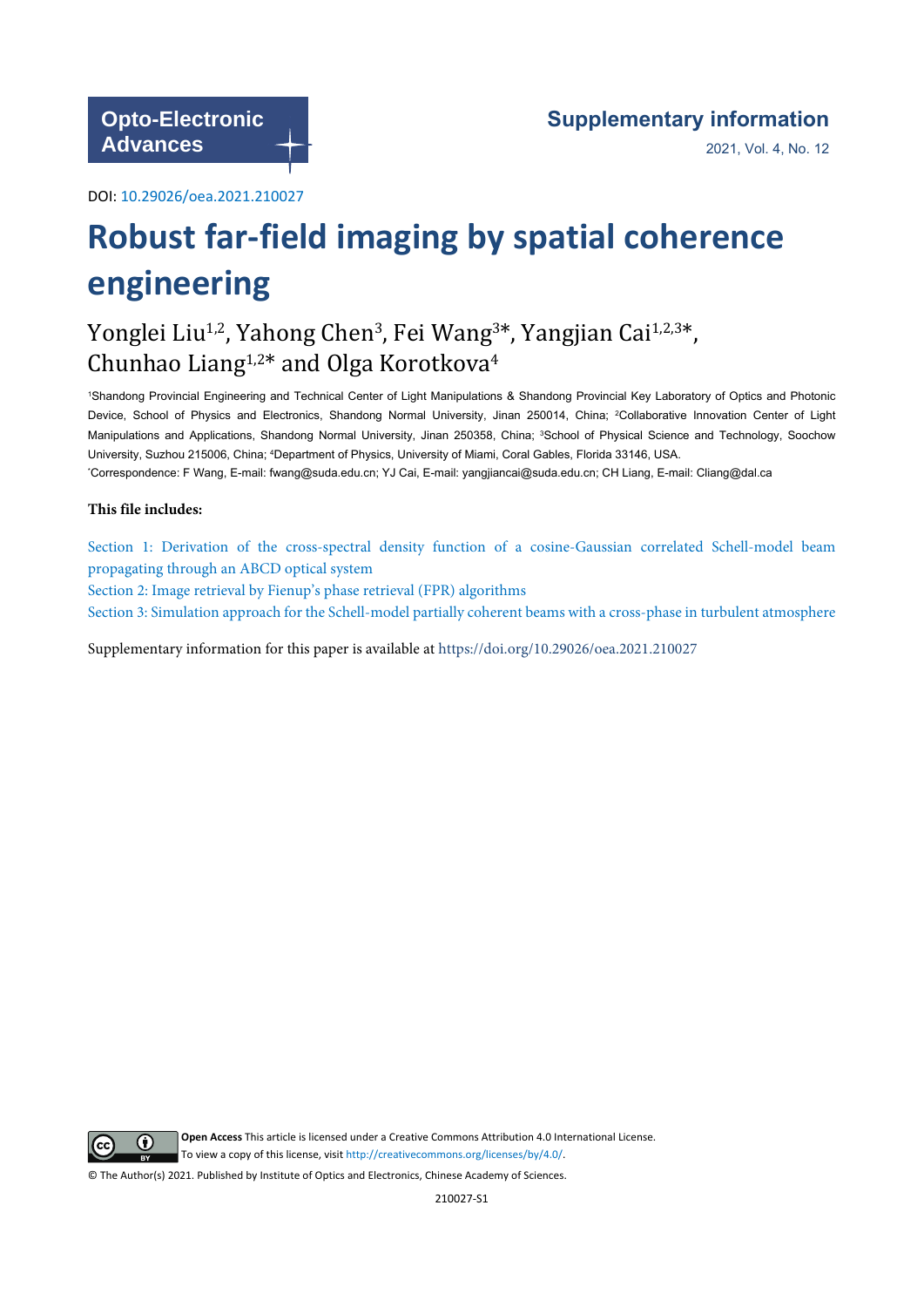### <span id="page-1-0"></span>Section 1: Derivation of the cross-spectral density function of a cosine-Gaussian correlated Schell-model beam propagating through an ABCD optical system

In this section, we derive the cross-spectral density (CSD) function of a cosine-Gaussian correlated Schell-model (CGC-SM) beam with a cross phase (CP), propagating in a paraxial ABCD optical system, and obtain the condition of the recovery of the modulus of degree of coherence (DOC) function in the far field. The CSD function of such beam in the source plane is expressed as

$$
W_0(r_1,r_2)=\exp\left(-\frac{r_1^2+r_2^2}{4\omega_0^2}\right)\mu_0(\Delta r)\exp\left[iu\left(x_1y_1-x_2y_2\right)\right],
$$
\n(S1)

<span id="page-1-1"></span>where *u* is the strength factor.  $\omega_0$  denotes the beam width.  $r_i = (x_i, y_i)$ , (*i*=1,2) are two arbitrary position vectors in the source plane. The function  $\mu_0(\Delta r)$  denotes the DOC, given by

$$
\mu_0(\Delta \mathbf{r}) = \cos\left(\frac{n\sqrt{2\pi}\Delta x}{\delta_0}\right)\cos\left(\frac{n\sqrt{2\pi}\Delta y}{\delta_0}\right)\exp\left(-\frac{\Delta \mathbf{r}^2}{2\delta_0^2}\right) \,. \tag{S2}
$$

*n* and  $\delta_0$  in [Eq. S2](#page-1-1) are the beam order and transverse coherence width, respectively.  $\Delta r = r_1 - r_2 = (\Delta x, \Delta y)$  is the difference of two position vectors.

Within the accuracy of paraxial approximation, the propagation of the CSD function in a paraxial ABCD optical system can be treated by the extended Collins integral:

<span id="page-1-2"></span>
$$
W(\boldsymbol{\rho}_1,\boldsymbol{\rho}_2)=\frac{k^2}{4\pi^2B^2}\exp\left[-\frac{\mathrm{i}kD}{2B}\left(\boldsymbol{\rho}_1^2-\boldsymbol{\rho}_2^2\right)\right]\int\int_{-\infty}^{\infty}W_0\left(\boldsymbol{r}_1,\boldsymbol{r}_2\right)\exp\left[-\frac{\mathrm{i}kA}{2B}\left(\boldsymbol{r}_1^2-\boldsymbol{r}_2^2\right)\right]\exp\left[\frac{\mathrm{i}k}{B}\left(\boldsymbol{r}_1\cdot\boldsymbol{\rho}_1-\boldsymbol{r}_2\cdot\boldsymbol{\rho}_2\right)\right]d^2\boldsymbol{r}_1d^2\boldsymbol{r}_2\,,\tag{S3}
$$

where *A*, *B* and *D* are the elements of the transfer matrix of an optical system, *k* is the wavenumber,  $\rho_i = (\rho_{ix}, \rho_{iy}), (i=1,2)$ are two arbitrary po[sition v](#page-1-1)ectors [in the r](#page-1-2)eceiver plan[e.](#page-1-2)

Then, we insert [Eq. S2](#page-1-1) into [Eq. S1](#page-1-2) then into [Eq. S3](#page-1-2), and introduce the following "sum " and "difference " coordinates,and introduce the following "sum" and "difference" coordinates,

$$
r_s = (r_1 + r_2)/2, \ \Delta r = r_1 - r_2,
$$
  
\n
$$
\rho_s = (\rho_1 + \rho_2)/2, \ \Delta \rho = \rho_1 - \rho_2.
$$
\n(S4)

<span id="page-1-3"></span>After tedious but straightforward integrating, we obtain the expression for the CSD function in the receiver plane

$$
W(\rho_1, \rho_2) = \frac{\sqrt{1 - h^2} k^2 \omega_0^2}{2B^2 M} \exp\left(-\frac{a^2}{M}\right) \exp\left(-i\frac{Dk}{M} \rho_s \cdot \Delta \rho\right) \exp\left(-\frac{k^2 \omega_0^2}{2B^2} \Delta \rho^2\right) \exp\left[\frac{k^2}{2B^2 M} \left(\rho_{yx}^2 + \rho_{xy}^2 + 2h\rho_{xy}\rho_{yx}\right)\right] \times \left\{\exp\left[\frac{iak}{BM} \left(\rho_{xy} + h\rho_{yx}\right)\right] \cos\left[\frac{ak}{BM} \left(\rho_{yx} + h\rho_{xy}\right) + \frac{ia^2h}{M}\right] + \exp\left[-\frac{iak}{BM} \left(\rho_{xy} + h\rho_{yx}\right)\right] \right\} \cdot \cos\left[\frac{ak}{BM} \left(\rho_{yx} + h\rho_{xy}\right) - \frac{ia^2h}{M}\right] \right\},
$$
\n(S5)

with

$$
\Omega^{2} = \frac{1}{4\omega_{0}^{2}} + \frac{1}{\delta_{0}^{2}}, \ h = \frac{2Au\omega_{0}^{2}}{B\left(\Omega^{2} + \omega_{0}^{2}\mu^{2} + A^{2}k^{2}\omega_{0}^{2}/B^{2}\right)}, \ M = \left(\Omega^{2} + \omega_{0}^{2}\mu^{2} + A^{2}k^{2}\omega_{0}^{2}/B^{2}\right)\left(1 - h^{2}\right),
$$
\n
$$
a = \frac{n\sqrt{2\pi}}{\delta_{0}}, \ \rho_{\alpha\beta} = i\rho_{s\alpha} + \frac{A\omega_{0}^{2}k}{B}\Delta\rho_{\alpha} - u\omega_{0}^{2}\Delta\rho_{\beta}, \ (\alpha, \beta = x, y) \ .
$$
\n(S6)

[Equation S5](#page-1-3) is too rather complicated to obtain the closed form of the DOC during propagation. Let us consider a typical focusing system: a lens with focal length *f* is inserted into the source plane, and the receiver plane is at the distance *z* after the Lens. In this case, the elements of the transfer matrix are

$$
\begin{pmatrix}\nA & B \\
C & D\n\end{pmatrix} = \begin{pmatrix}\n1 & z \\
0 & 1\n\end{pmatrix} \begin{pmatrix}\n1 & 0 \\
-1/f & 1\n\end{pmatrix} = \begin{pmatrix}\n1 - z/f & z \\
-1/f & 1\n\end{pmatrix}.
$$
\n(S7)

<span id="page-1-4"></span>If the receiver plane is just in the rear focal plane of the lens, i.e.,  $A=0$ ,  $B=f$ , and  $D=1$ , the CSD function is then simplified as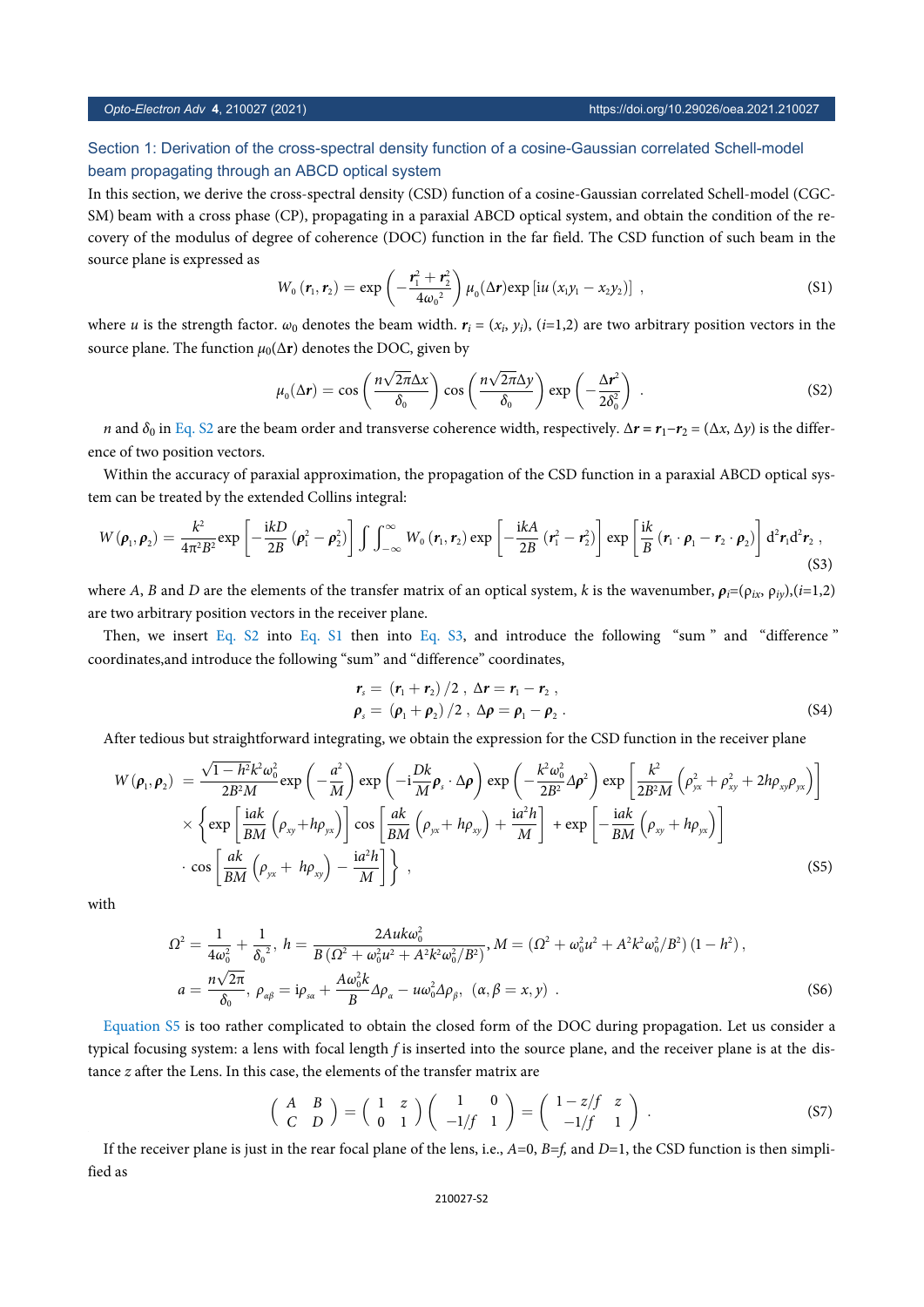*Opto-Electron Adv* **4**, 210027 (2021) https://doi.org/10.29026/oea.2021.210027

$$
W(\rho_1, \rho_2) = \frac{k^2 \omega_0^2}{f^2 M_0} \exp\left(-\frac{a^2}{M_0}\right) \exp\left(-i\frac{k}{f} \rho_s \cdot \Delta \rho\right) \exp\left(-\frac{k^2 \omega_0^2 \Omega^2}{2f^2 M_0} \Delta \rho^2\right) \exp\left[-\frac{i u \omega_0^2 k^2}{f^2 M_0} \left(\Delta \rho_x \rho_{sy} + \Delta \rho_y \rho_{sx}\right)\right] \times \exp\left(-\frac{k^2}{2f^2 M_0} \rho_s^2\right) \cos\left[\frac{ak}{f M_0} \left(i \rho_{sx} - u \omega_0^2 \Delta \rho_y\right)\right] \cos\left[\frac{ak}{f M_0} \left(i \rho_{sy} - u \omega_0^2 \Delta \rho_x\right)\right],
$$
\n(S8)

*where*  $M_0 = \Omega^2 + \omega_0^2 u^2$  and  $\Delta \rho = \rho_1 - \rho_2 = (\Delta \rho_x, \Delta \rho_y)$ .

By applying the following relation

$$
\cos(a \pm b) = \cos a \cos b \mp \sin a \sin b \,,\tag{S9}
$$

the last three terms in [Eq. S8](#page-1-4) are expanded as

<span id="page-2-0"></span>
$$
\exp\left(-\frac{k^2}{2fM_0}\rho_s^2\right)\cos\left[\frac{ak}{fM_0}\left(i\rho_{xx}-u\omega_0^2\Delta\rho_y\right)\right]\cos\left[\frac{ak}{fM_0}\left(i\rho_{yy}-u\omega_0^2\Delta\rho_x\right)\right]
$$
\n
$$
=\exp\left[-\left(\frac{k\rho_{xx}}{f\sqrt{2M_0}}\right)^2\right]\cosh\left(\alpha\frac{k\rho_{xx}}{f\sqrt{2M_0}}\right)\exp\left[-\left(\frac{k\rho_{yy}}{f\sqrt{2M_0}}\right)^2\right]\cosh\left(\alpha\frac{k\rho_{yy}}{f\sqrt{2M_0}}\right)\cos\left(\frac{u\omega_0^2ak}{fM_0}\Delta\rho_y\right)\cos\left(\frac{u\omega_0^2ak}{fM_0}\Delta\rho_x\right)\right]
$$
\n
$$
+\exp\left[-\left(\frac{k\rho_{xx}}{f\sqrt{2M_0}}\right)^2\right]\sinh\left(\alpha\frac{k\rho_{xx}}{f\sqrt{2M_0}}\right)\exp\left[-\left(\frac{k\rho_{yy}}{f\sqrt{2M_0}}\right)^2\right]\cosh\left(\alpha\frac{k\rho_{yy}}{f\sqrt{2M_0}}\right)\sin\left(\frac{u\omega_0^2ak}{fM_0}\Delta\rho_y\right)\cos\left(\frac{u\omega_0^2ak}{fM_0}\Delta\rho_x\right)\right]
$$
\n
$$
+\exp\left[-\left(\frac{k\rho_{xx}}{f\sqrt{2M_0}}\right)^2\right]\cosh\left(\alpha\frac{k\rho_{xx}}{f\sqrt{2M_0}}\right)\exp\left[-\left(\frac{k\rho_{yy}}{f\sqrt{2M_0}}\right)^2\right]\sinh\left(\alpha\frac{k\rho_{yy}}{f\sqrt{2M_0}}\right)\cos\left(\frac{u\omega_0^2ak}{fM_0}\Delta\rho_y\right)\sin\left(\frac{u\omega_0^2ak}{fM_0}\Delta\rho_x\right)\right]
$$
\n
$$
+\exp\left[-\left(\frac{k\rho_{xx}}{f\sqrt{2M_0}}\right)^2\right]\sinh\left(\alpha\frac{k\rho_{xx}}{f\sqrt{2M_0}}\right)^2\sin\left(\alpha\frac{k\rho_{yy}}{f\sqrt{2M_0}}\right)\sin\left(\alpha\frac{m_0^2ak}{fM_0}\
$$

with  $\alpha = a \sqrt{2/M_0}$ .

In [Eq. S10,](#page-2-0) we assume that the condition (a), i.e.,  $\alpha \ll 1$  is satisfied, implying that the cosh function and sinh function in [Eq. S10](#page-2-0) are about 1 and 0, respectively, in the range of the Gaussian function with increasing value. Under this circumstance, [Eq. S10](#page-2-0) reduces to

$$
\exp\left(-\frac{k^2}{2f^2M_0}\rho_s^2\right)\cos\left[\frac{ak}{fM_0}\left(i\rho_{sx} - u\omega_0^2\Delta\rho_y\right)\right]\cos\left[\frac{ak}{fM_0}\left(i\rho_{sy} - u\omega_0^2\Delta\rho_x\right)\right]
$$

$$
\approx \exp\left[-\left(\frac{k\rho_{sx}}{f\sqrt{2M_0}}\right)^2\right]\exp\left[-\left(\frac{k\rho_{sy}}{f\sqrt{2M_0}}\right)^2\right]\cos\left(\frac{u\omega_0^2ak}{fM_0}\Delta\rho_y\right)\cos\left(\frac{u\omega_0^2ak}{fM_0}\Delta\rho_x\right) .
$$
(S11)

Hence [Eq. S8](#page-1-4) reduces

$$
W(\rho_1, \rho_2) = \frac{k^2 \omega_0^2}{f^2 M_0} \exp\left(-\frac{a^2}{M_0}\right) \exp\left(-i\frac{k}{f} \rho_s \cdot \Delta \rho\right) \exp\left(-\frac{k^2 \omega_0^2 \Omega^2}{2f^2 M_0} \Delta \rho^2\right) \exp\left[-\frac{i\mu \omega_0^2 k^2}{f^2 M_0} \left(\Delta \rho_x \rho_{xy} + \Delta \rho_y \rho_{xx}\right)\right] \times \exp\left[-\left(\frac{k \rho_{xx}}{f\sqrt{2M_0}}\right)^2\right] \exp\left[-\left(\frac{k \rho_{yy}}{f\sqrt{2M_0}}\right)^2\right] \cos\left(\frac{\mu \omega_0^2 a k}{f M_0} \Delta \rho_y\right) \cos\left(\frac{\mu \omega_0^2 a k}{f M_0} \Delta \rho_x\right) ,\tag{S12}
$$

with the condition (a), we derive

$$
a\sqrt{2/M_0} \ll 1\,,\tag{S13}
$$

namely,

$$
u > \frac{\sqrt{200a^2 - \Omega^2}}{\omega_0} \ . \tag{S14}
$$

<span id="page-2-1"></span>According to the definition of the DOC, the modulus of the DOC in the focal plane takes the form

$$
\left|\mu_{f}(\boldsymbol{\rho}_{1}-\boldsymbol{\rho}_{2})\right| = \frac{|W(\boldsymbol{\rho}_{1},\boldsymbol{\rho}_{2})|}{\sqrt{W(\boldsymbol{\rho}_{1},\boldsymbol{\rho}_{1})W(\boldsymbol{\rho}_{2},\boldsymbol{\rho}_{2})}} = \left|\exp\left[-\frac{1}{2\delta_{f}^{2}}(\boldsymbol{\rho}_{1}-\boldsymbol{\rho}_{2})^{2}\right]\cos\left[\frac{\sqrt{2\pi}n}{\sqrt{M_{0}/\omega_{0}^{2}u^{2}}\delta_{f}}(\boldsymbol{\rho}_{1x}-\boldsymbol{\rho}_{2x})\right]\cos\left[\frac{\sqrt{2\pi}n}{\sqrt{M_{0}/\omega_{0}^{2}u^{2}}\delta_{f}}(\boldsymbol{\rho}_{1y}-\boldsymbol{\rho}_{2y})\right]\right|,
$$
(S15)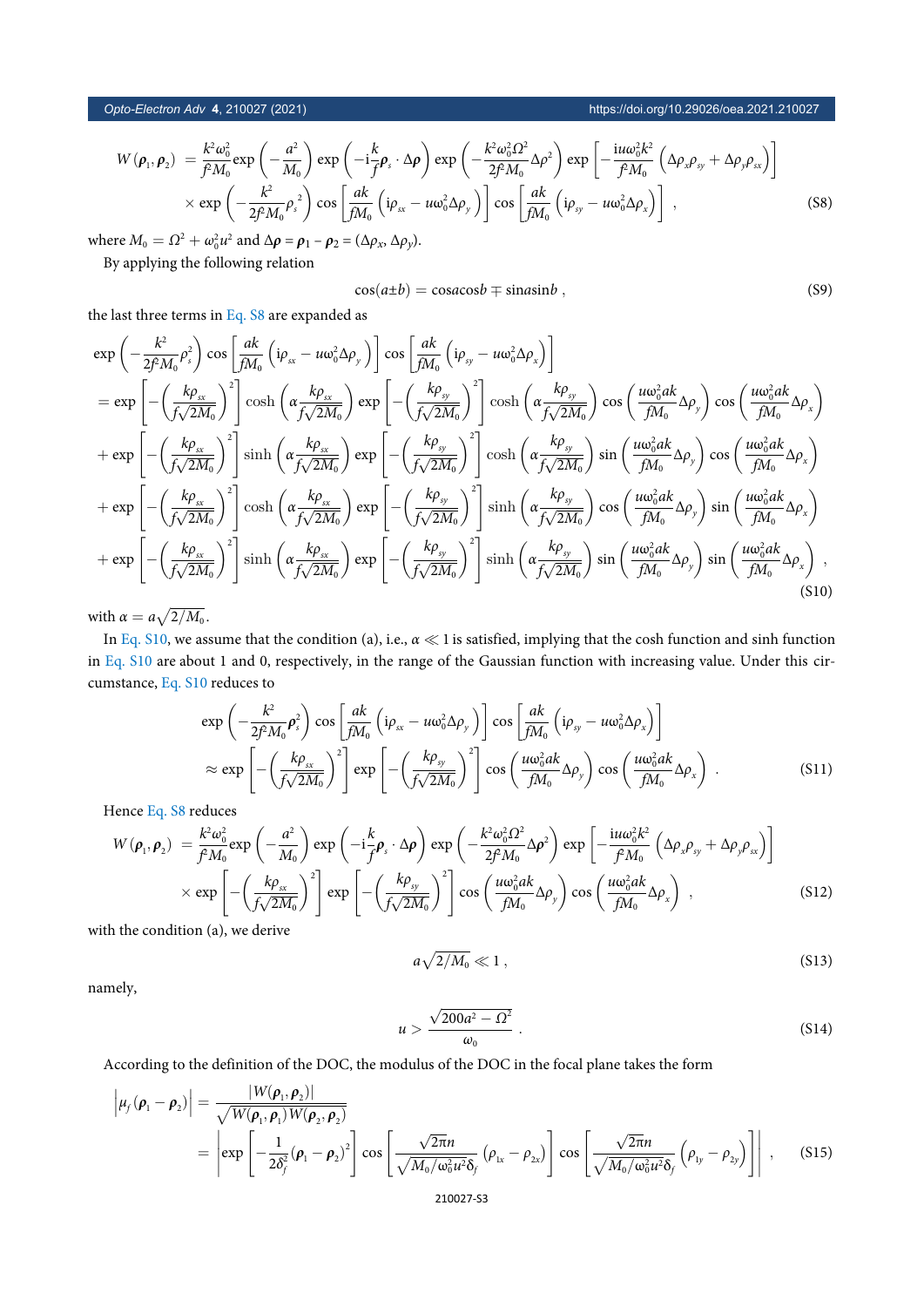with

$$
u_f = \frac{\omega_0^2 k^2}{f^2 M_0} u \tag{S16}
$$

$$
\omega_f = \frac{f}{k} \sqrt{M_0} \,, \tag{S17}
$$

$$
\delta_f = \frac{f\delta_0}{k\omega_0} \sqrt{M_0} \ . \tag{S18}
$$

The *u<sup>f</sup>* , *ω<sup>f</sup>* , and *δ<sup>f</sup>* are the CP strength factor, beam width, and coherence width in the focal plane, respectively. Now we assume the condition (b)  $\sqrt{M_0/\omega_0^2 u^2}\rightarrow$  1, namely.

$$
u > \sqrt{10}\Omega/\omega_0 \ . \tag{S19}
$$

<span id="page-3-1"></span>The DOC described by [Eq. S15](#page-2-1) reduces to

$$
\left|\mu_f(\boldsymbol{\rho}_1-\boldsymbol{\rho}_2)\right|=\left|\exp\left[-\frac{1}{2\delta_f^2}(\boldsymbol{\rho}_1-\boldsymbol{\rho}_2)^2\right]\cos\left[\frac{\sqrt{2\pi}n}{\delta_f}(\boldsymbol{\rho}_{1x}-\boldsymbol{\rho}_{2x})\right]\cos\left[\frac{\sqrt{2\pi}n}{\delta_f}(\boldsymbol{\rho}_{1y}-\boldsymbol{\rho}_{2y})\right]\right|\,,\tag{S20}
$$

with  $\delta_f = (f u / k) \delta_0$ . It follows from [Eq. S20](#page-3-1) that under the conditions (a) and (b), the DOC function in the focal plane (far field) becomes the same form with that [shown in [Eq. S2](#page-1-1)] in the source plane, except for the coherence width is  $\delta_f$  instead of *δ*0. Finally, the conditions (a) and (b) are combined as the following form

$$
u > \max\left\{\frac{\sqrt{200a^2 - \Omega^2}}{\omega_0}, \frac{\sqrt{10}\Omega}{\omega_0}\right\}.
$$
 (S21)

### <span id="page-3-0"></span>Section 2: Image retrieval by Fienup's phase retrieval (FPR) algorithms

Fienup<sup>[1,](#page-6-0)[2](#page-6-1)</sup> proposed the phase retrieval algorithms, which can retrieve an image from the magnitude of the spatial Fourier spectrum only by using a priori information of the object, such as being real or non-negative.

The basics of Fienup's phase retrieval (FPR) algorithms are shown in [Fig. S1.](#page-3-2) The algorithm starts with an initial guess  $P_1(x, y)$  of the object. When a low resolutions image of the object is available, this image is a logical choice for the initial guess. Otherwise, a completely random pattern can be used to start the algorithm. The initial guess is entered into an algorithm that performs the following four steps at its  $k^{\text{th}}$  iteration

step1 : 
$$
\mu_k(u, v) = FT\{P_k(x, y)\},
$$
  
\nstep2 :  $\theta_k(u, v) = arg\{\mu_k(u, v)\},$   
\nstep3 :  $\mu_k'(u, v) = |\mu_m| e^{i\theta_k(u, v)},$   
\nstep4 :  $P_k'(x, y) = IFT\{\mu_k'(u, v)\},$  (S22)

<span id="page-3-2"></span>where we use the information from the measurement of the module of the DOC in the third step. At this point the algorithm requires real space constraints on the object. In our case, the object of *P* has to be real and positive. We define a set *Γ* that contains all the points in *Pk* violating this constraint; in our case the points with a negative or complex value.



**Fig. S1 | Block diagram for an iterative phase recovery algorithm.** FT: Fourier transform; arg: phase angle of *μk*(*u*,*v*); |*μ*m|: module of the degree of coherence of SMPCBs (measured from experiment or known in advance); IFT: inverse Fourier transform; Constraints: real space constraints to calculate  $P_{k+1}$  out of  $P_k$ .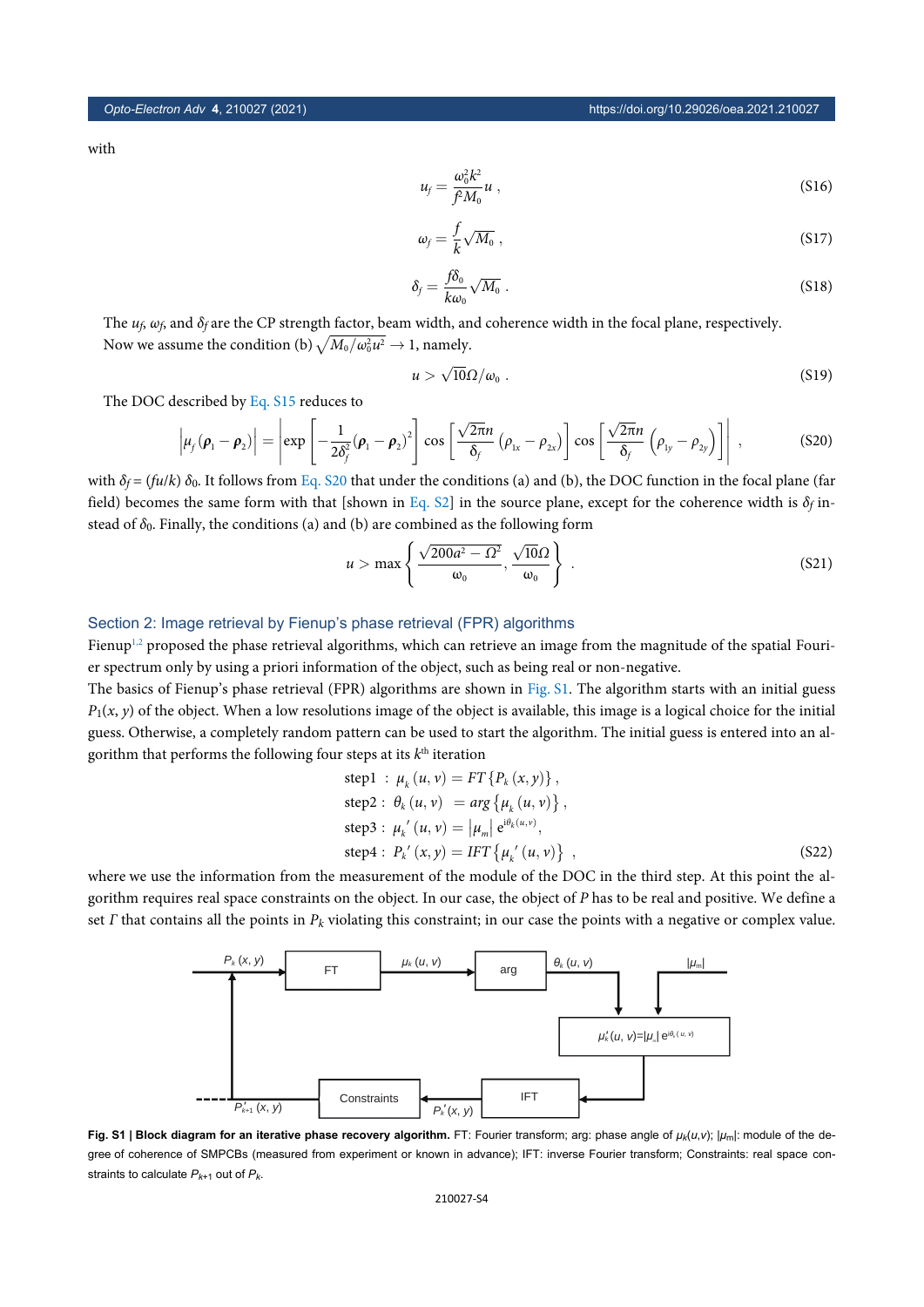There are multiple ways to implement this constraint into the algorithm. The first implementation is known as the 'Error-Reduction' algorithm and sets

$$
P_{k+1}(x,y) = \begin{cases} P_k'(x,y) & \text{for } (x,y) \notin \Gamma, \\ 0 & \text{for } (x,y) \in \Gamma. \end{cases}
$$
 (S23)

Another possible implementation is called the 'Hybrid Input-Output' algorithm and defines

$$
P_{k+1}(x,y) = \begin{cases} P_k'(x,y) & \text{for } (x,y) \notin \Gamma, \\ P_k(x,y) - \beta P_k'(x,y) & \text{for } (x,y) \in \Gamma, \end{cases}
$$
 (S24)

where  $\beta$  is a feedback parameter that control the convergence properties of the algorithm. When  $P_{k+1}(x, y)$  is calculated it can be used as the starting point for the  $(k+1)$ <sup>th</sup> iteration.

The convergence of the algorithms is monitored by calculating the squared error  $E_k^2$  between the autocorrelation of the retrieved image with the measured one

$$
E_{k}^{2} = [|FT(P_{k}^{'})| - |\mu_{m}|]^{2}.
$$
 (S25)

Consistently with the scheme already suggested in ref. $3.4$  $3.4$ , the best convergence is by starting with the Hybrid Input-Output algorithm and gradually lowering *β* from 2 to 0 in steps of 0.05 and running 10 iteration per value of *β*. Then we run 100 iterations with the Error-Reduction algorithm to reduce any residual noise from the image.

### <span id="page-4-0"></span>Section 3: Simulation approach for the Schell-model partially coherent beams with a cross-phase in turbulent atmosphere

In our simulation, a Schell-model partially coherent beam source (SMPCBs) with a cross-phase (CP) is decomposed as a series of random electric fields (each represents as a realization), with the help of the complex screen method. After that, the random electric fields passing through the turbulent atmosphere is studied through the multi-phase screen method. Hereto, we introduce the complex screen method and multi-phase screen method in part I and part II, respectively.

### **Part I. Representations of any genuine SMPCBs with a CP via the complex screen method**

<span id="page-4-3"></span>At present, there are many literatures reported on the representation of a genuine SMPCBs with a CP via the com-plex screen method<sup>[5](#page-6-4)[,6](#page-6-5)</sup>. Here we briefly introduce this method, and more relevant details could be found in ref.<sup>[5,](#page-6-4)[6](#page-6-5)</sup>. For a physically genuine SMPCBs with a CP, its CSD function can be alternatively represented as the following integral form

$$
W_0 \left( \mathbf{r}_1, \mathbf{r}_2 \right) = \tau \left( \mathbf{r}_1 \right) \tau^* \left( \mathbf{r}_2 \right) \mu_0 \left( \Delta \mathbf{r} \right) \exp \left[ i u \left( x_1 y_1 - x_2 y_2 \right) \right]
$$
  
=  $\tau_n \left( \mathbf{r}_1 \right) \tau_n^* \left( \mathbf{r}_2 \right) \int P \left( v_1, v_2 \right) \exp \left[ -i k \left( v_2 \cdot \mathbf{r}_2 - v_1 \cdot \mathbf{r}_1 \right) \right] d^2 v_1 d^2 v_2$ , (S26)

<span id="page-4-1"></span>with

$$
\tau_n(\mathbf{r}) = \tau(\mathbf{r}) \exp(iuxy) ,
$$
  
\n
$$
P(v_1, v_2) = \sqrt{P(v_1)} \sqrt{P(v_2)} \delta(v_1 - v_2) ,
$$
\n(S27)

<span id="page-4-2"></span>where  $\tau_n(r)$  as the new complex function, determines the source intensity profile  $I = |\tau_n(r)|^2$ .  $P(v)$  as the power spectral density is a non-negtive function, and *δ* denotes the Dirac function, which can be rewritten as

$$
\delta\left(\mathbf{v}_{1}-\mathbf{v}_{2}\right)=\left\langle C_{n}\left(\mathbf{v}_{1}\right)C_{n}^{*}\left(\mathbf{v}_{2}\right)\right\rangle ,\qquad (S28)
$$

here  $C_n(v)$  ( $n = 1, 2, 3,...$ ) denotes the random complex function whose probability density functions of amplitude and phase of  $C_n(v)$  obey the negative exponent and uniform distribution, respectiv[ely. The a](#page-4-1)ngu[lar b](#page-4-2)rack[et st](#page-4-3)a[nds for](#page-4-3) the ensemble average. We assume the field is statistically stationary. On substituting [Eqs. S27](#page-4-1) and [S28](#page-4-2) into [S26](#page-4-3), [Eq. S26](#page-4-3) are rewritten as

$$
W_{0} (r_{1}, r_{2}) = \langle E_{n0} (r_{1}) E_{n0}^{*} (r_{2}) \rangle \approx \frac{1}{N} \sum_{n=1}^{N} E_{n0} (r_{1}) E_{n0}^{*} (r_{2}) , \qquad (S29)
$$

with

$$
E_{n0}\left(\boldsymbol{r}\right)=\tau_{n}\left(\boldsymbol{r}\right)\times T_{n0}\left(\boldsymbol{r}\right)\,,\tag{S30}
$$

### *Opto-Electron Adv* **4**, 210027 (2021) https://doi.org/10.29026/oea.2021.210027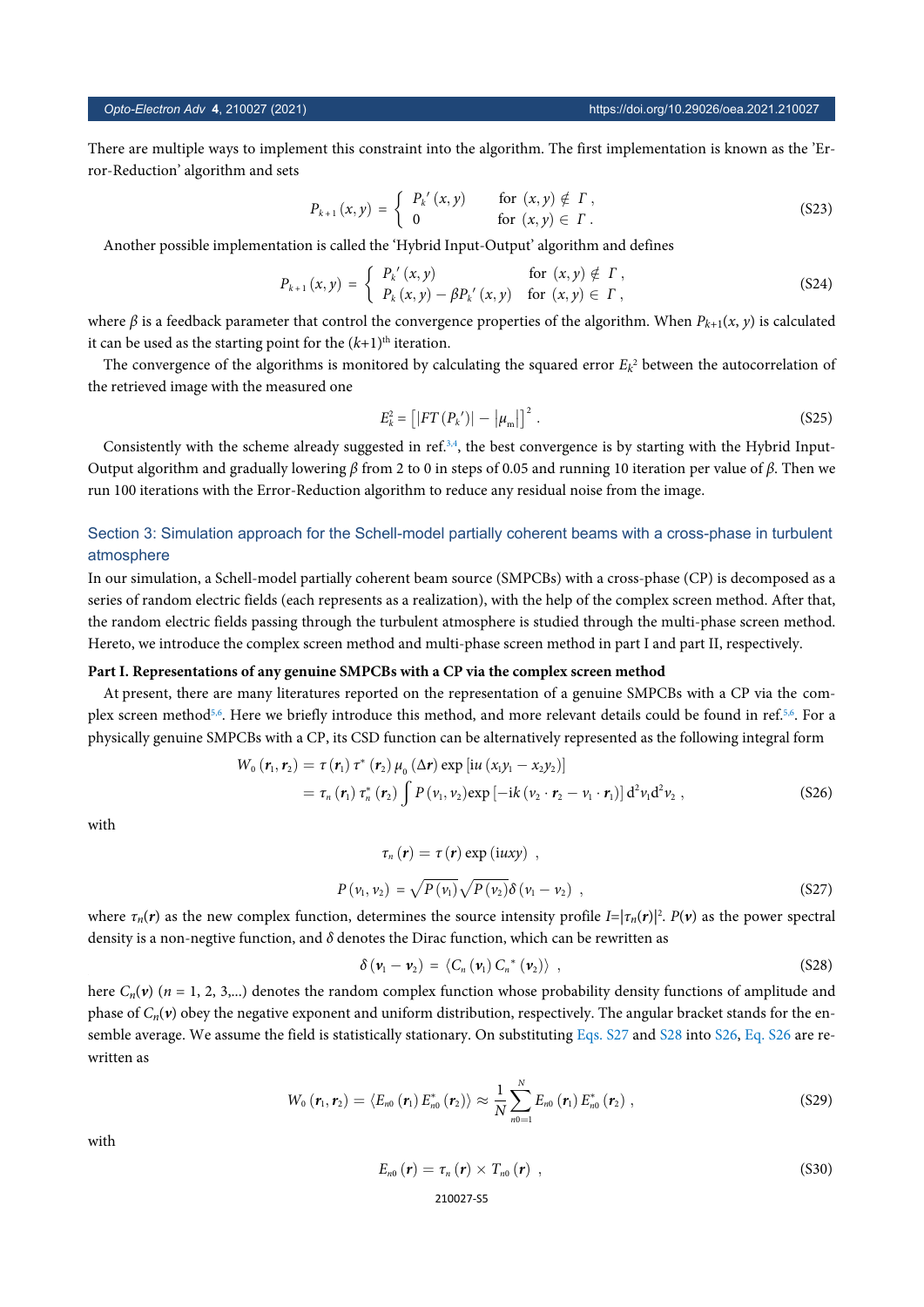where  $E_{n0}(r)$  denotes one realization of random electric fields.  $T_{n0}(r) = FT \left[\sqrt{P(v)} \times C_n(v)\right]$  is the one random complex screen with *FT* standing for the Fourier transform. Therefore, the generation of the SMPCBs can be treated as the fully coherent portion  $[\tau_n(r)]$  illuminates the random complex screens  $[T(r)]$ . Hence, this method is named the complex screen method.

### **Part II. Computational propagation model (multi-phase screen method) for the SMPCBs with a CP propagating in turbulent atmosphere**

In the above part, we have produced the random electric fields via the complex screen method. These fields are treated as the source beam, who will pass the turbulent atmosphere. The multi-phase screen method is widely used for numerically simulating the propagation of light beams through turbulent atmosphere<sup>[7](#page-6-6),[8](#page-6-7)</sup>. We briefly outline here as well, and more relevant details could be found in ref.<sup>[7,](#page-6-6)[8](#page-6-7)</sup>. In this method, the turbulence is modeled as a collection of thin random phase screens with the desired turbulence statistics. Phase screens are placed along the propagation path at equal intervals ∆*z* = *z*/*N*T, shown in [Fig. S2.](#page-5-0) ∆*z* is the distance between two adjacent phase screens, *z* is the overall propagation distance, and  $N_T$  is the total number of screens.

the electric field turns to be  $\bar{E}^1(r_2)$ , which can be derived with the help of the Huygens-Fresnel principle. It will be modu-*E*<sup>1</sup>(*r*<sub>2</sub>)exp[iθ<sub>1</sub>(*r*<sub>2</sub>)], where θ<sub>1</sub> is the accumulated phase fluctuations induced by the turbulence over the distance ∆z. The *E*<sup>*n*+1</sup>( $r_{n+1}$ ) =  $\bar{E}^n(r_{n+1})$ exp[i $\theta_n(r_{n+1})$ ]. Finally, the light field is focused by a collecting The scenario for simulating the propagation of SCPCBs with a CP in atmospheric turbulence is as follows. The incident electric field of the source *E* 1 (*r*1) propagates a distance ∆z in free space, and arrives at the first phase screen. Then, lated by the random phase screen that represents the accumulated turbulence effect over the distance  $\Delta z$ , i.e.,  $E^2(\bm{r}_2)$  = following propagation steps just repeat the first propagation step, until the beam reaches the last phase screen. The inlens and arrives at the detector in the receiver plane.

The method for synthesizing  $\theta_n$  is similar to that for the synthesis of the complex screen described above but uses the power spectrum  $\Phi_n(\kappa)$  of the turbulence-induced refractive index fluctuations. The relationship between the power spectrum of the turbulence and the spectrum  $\Phi_{\theta}(\kappa)$  of the phase screen induced by turbulence is given by the following formula,

$$
\Phi_{\theta}\left(\boldsymbol{\kappa}\right) = 2\pi \Delta z k^2 \Phi_n\left(\boldsymbol{\kappa}\right) \,, \tag{S31}
$$

<span id="page-5-1"></span><span id="page-5-0"></span>where  $k = 2\pi/\lambda$  denotes the wavenumber of a light wave with the wavelength  $\lambda$ ;  $\kappa \equiv 2\pi (f_x, f_y)$  is the s[patial freq](#page-5-1)uency vector. Following the same procedure for synthesis of the complex screen for partially coherent beams, [Eq. \(S31\)](#page-5-1) is first



**Fig. S2 | Computational propagation model (phase screen method) for a SMPCBs with a CP generating and propagating in turbulent atmosphere.** Part I: Three typical realizations of the modulus of the complex screens (CSs). RPS: random phase screen.